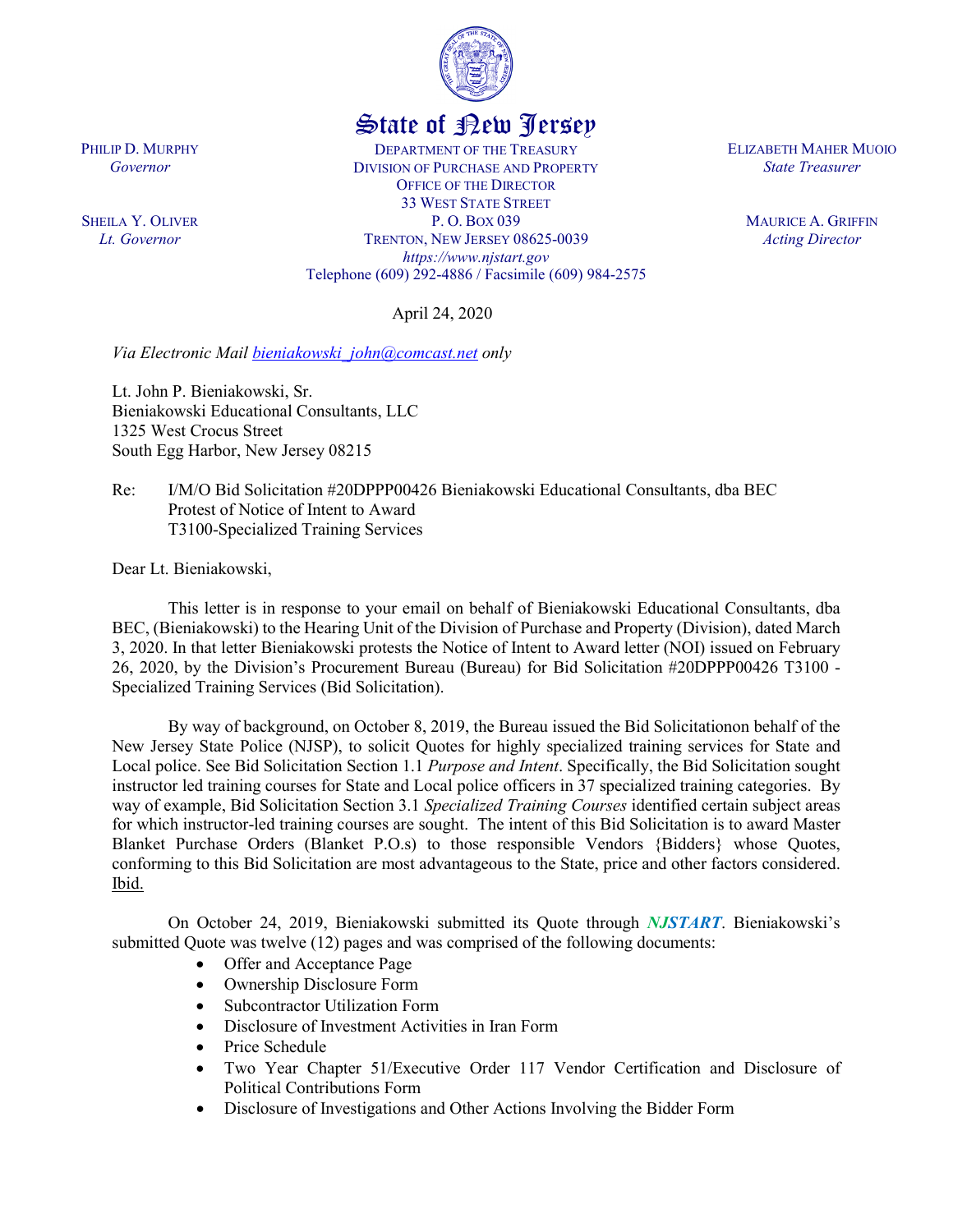• Employee Information Report

No other documents were included with Bieniakowski's submitted Quote.

In conducting its review of the submitted Quote, the Bureau determined that Bieniakowski's Quote was not responsive to the requirements of the Bid Solicitation. Specifically, the Bureau's Recommendation Report noted that:

> The Bureau found that the Quote submitted by Bieniakowski was nonresponsive based on material deviations to the requirements of the Bid Solicitation. The material deviations are as follows: Bid Solicitation Section 3.2 *Catalog Requirements*: The Vendor's

> {Contractor's} submitted catalog of their available course should include the following:

- A. Course name, overview of the course, and the specialized training category under which the course falls; and
- B. A detailed description of the course, including learning objectives.

Bieniakowski failed to provide the Bureau with a course catalog with their available courses.

[See Recommendation Report, pg. 3.]

In its March 3, 2020, protest letter, Bieniakowski states:

As to my argument on being denied, I cite the conditions set in 17:12- 3.3(1), i, ii, i.i. (sic) "Specific Grounds for Challenge":

- (1) T3100 Training "Master Blanket", 20DPP00426. The awarded vendors in this bid are not certified, trained, experienced, nor approved by any national certifying body in the instruction certification or credibility of asserting the required approval for the Child Passenger Safety Seat use, installation, development and directed instruction as set by the New Jersey Division of Children and Families policies and Procedures.
- (2) The funding source is of public knowledge from the federal agency, National Traffic Safety Administration to the state, New Jersey Division of Traffic Highway Safety categorized for the New Jersey Division of Children and Families. I find this to be specific funding and not "blanketed service" as it's (sic) application not administration, as will be addressed next.
- (3) B.E.C. has had this contract for 3 prior budgeted years without issue. No other vendor has been successful in the award since that time. If in regards to "failure to submit supporting documents" is the limiting reason, I attest the following under 17:12-3.3 "I assert that the facts of this particular case are sufficient to satisfy and/or conform to the cited prerequisites, notice to award contract pertaining to subject procurement".